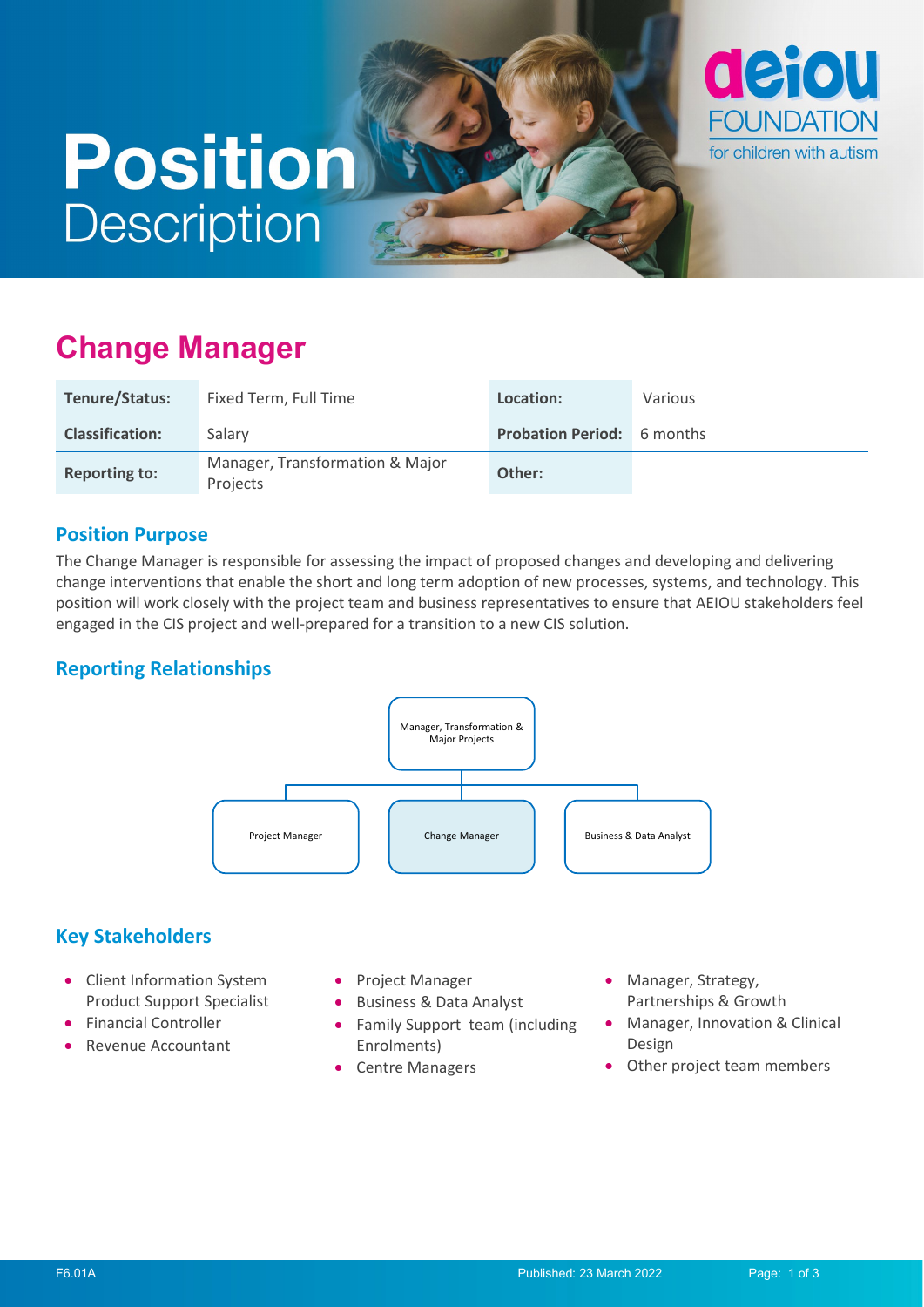## **Responsibilities**

| <b>Area</b>                                       | <b>Responsibilities</b>                                                                                                                                                                                                                                                                                                                                                                                                                                                                                                                                                                         |  |
|---------------------------------------------------|-------------------------------------------------------------------------------------------------------------------------------------------------------------------------------------------------------------------------------------------------------------------------------------------------------------------------------------------------------------------------------------------------------------------------------------------------------------------------------------------------------------------------------------------------------------------------------------------------|--|
| <b>Positive child</b><br>and family<br>experience | Ensure deep understanding of the client value chain and the ways in which the<br>organisation can deliver a positive experience<br>Facilitate project activities and stakeholder engagement in the design of enhanced client<br>experiences                                                                                                                                                                                                                                                                                                                                                     |  |
| <b>Stakeholder</b><br>mapping &<br>engagement     | Build a comprehensive profile of primary and secondary stakeholders for the Client<br>Information System (CIS) project that can be used for change and communication planning<br>Develop engagement plans for stakeholders including preferred channels and key topics<br>Collaborate with project team members (including the business analyst) to build key user<br>stories to support early engagement activities<br>Report on the quality of stakeholder engagement and identify risks and mitigation<br>strategies                                                                         |  |
| Impact<br><b>Assessment</b>                       | Learn the current and future state processes and technology solutions<br>Assess the impact of proposed changes to people and existing process and technology<br>$\bullet$<br>Confirm legacy processes and technology and assist with decommissioning plans<br>$\bullet$<br>Clearly document and categorise impacts to enable effective and efficient change and<br>$\bullet$<br>communication planning                                                                                                                                                                                          |  |
| <b>Business</b><br>readiness                      | Collaborate with leaders and key stakeholders to develop change action plans to address<br>impacts identified<br>Support leaders and project team members to deliver change action plans and respond to<br>resistance with highly customised interventions<br>Establish and support a Change Network to 'Champion' the change, ensuring adoption<br>remains high in the short and long-term.<br>Build collateral that helps to explain key changes and when they will occur                                                                                                                     |  |
| <b>Communication</b>                              | Develop timely and relevant communication plans in alignment with the project plan<br>$\bullet$<br>Collaborate with internal teams to clearly articulate the rationale for change<br>$\bullet$<br>Build key messages that are relevant to the current organisational climate and reference<br>$\bullet$<br>key business planning outcomes (including digital transformation outcomes)<br>Coach Change Sponsors on messaging and influence and behaviour modelling for their<br>teams<br>Support leaders to deliver key communication updates to their teams (including forums<br>and workshops) |  |
| <b>Training &amp;</b><br><b>Education</b>         | Assess training needs and develop a modularised curriculum based on roles<br>Develop and document an agreed training approach in collaboration with the People,<br>Culture & Safety team<br>Leverage current training modules and templates to build new training materials for<br>$\bullet$<br>medium and high impact stakeholders (with SME support and input)<br>Create learner records to track and manage training attendance & assessment<br>$\bullet$<br>Develop core education materials to support teams with their own preparation activities                                         |  |
| Project<br>management                             | Provide input into project plans and regular project reporting of risks, issues, and<br>dependencies<br>Provide local level project management of workshops and forums<br>$\bullet$<br>Collaborate with the project team (including the Project Manager and Business Analyst) to<br>$\bullet$<br>coordinate key outcomes in alignment with the project plan / key milestones<br>Support the closure of the project and ensure the client can transition to business-as-usual<br>$\bullet$                                                                                                       |  |